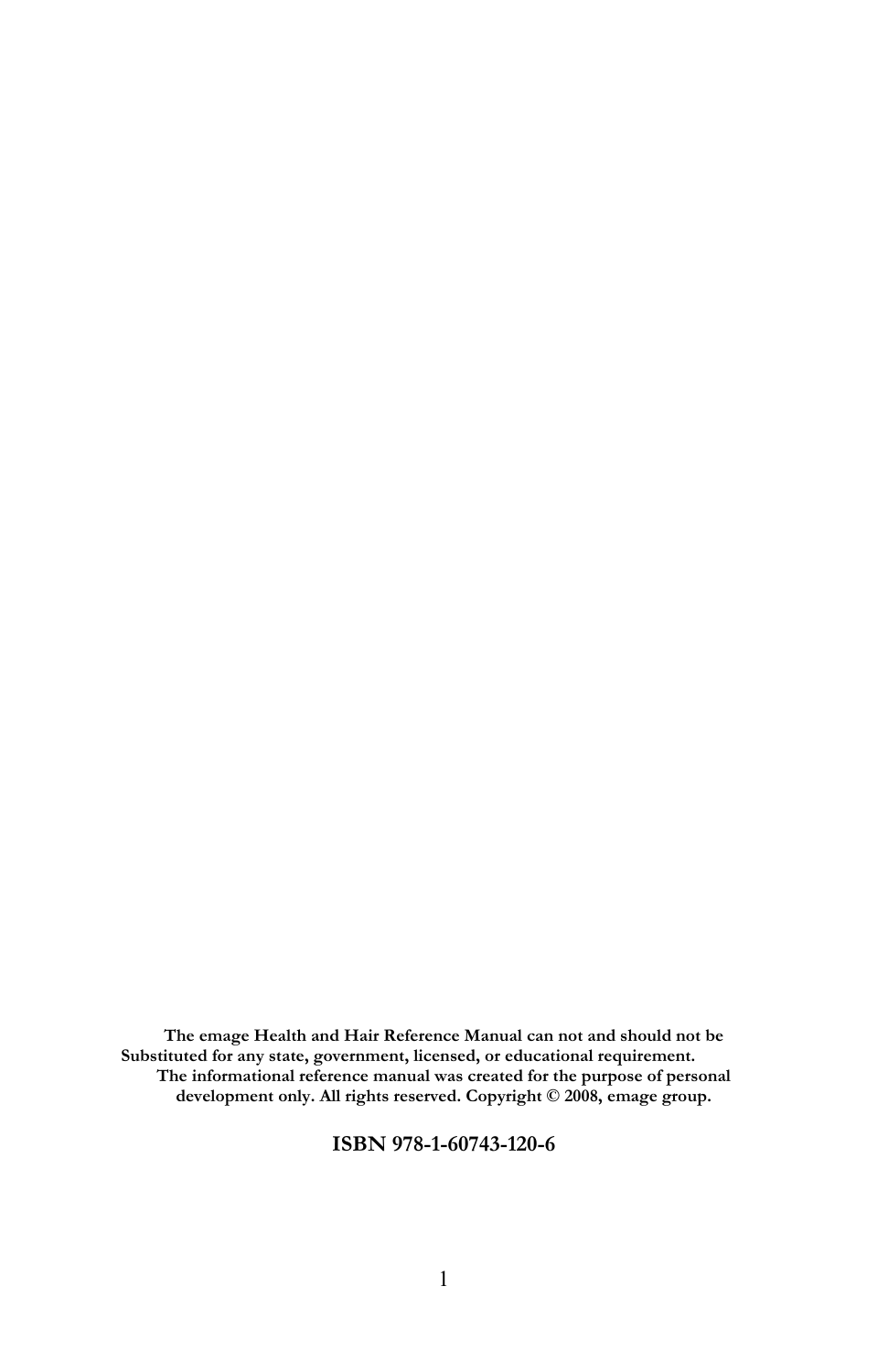## Contents (SPECIAL OVER VIEW)

### INTRODUCTION……….. YOU WILL BE ABLE TO…….

| UNDERSTANDING YOUR HAIR                                             |                                              |                              | $4 - 5$   |
|---------------------------------------------------------------------|----------------------------------------------|------------------------------|-----------|
| • Normal hair growth                                                | • hair loss in African Americans             |                              |           |
| <b>CHEMICAL TREATED HAIR</b>                                        |                                              |                              | $6 - 11$  |
| $\bullet$ Relaxer                                                   | $\bullet$ Permanent wave                     |                              |           |
| <b>QUICK GUIDE TO HAIR COLOR</b>                                    |                                              |                              | $12 - 15$ |
| . How to color gray                                                 | ·Color, hair, skin tone                      |                              |           |
| · how to create a personal color                                    |                                              |                              |           |
| <b>HAIR LOSS</b>                                                    |                                              |                              | $16 - 21$ |
| •How to prevent hair loss •Reason for hair loss •sudden hair loss   |                                              |                              |           |
| <b>HOW TO CARE FOR YOUR HAIR</b>                                    |                                              |                              | $22 - 27$ |
| ·Different hair problems                                            | • Caring for your hair • Great weave secrets |                              |           |
| · How to wear your hair                                             |                                              |                              |           |
| <b>HAIR CARE PRODUCTS</b>                                           |                                              |                              | 28-32     |
| • Products that may promote healthy hair growth                     |                                              | ·Food that may help heal     |           |
| TOP TENS OF ALL TIME                                                |                                              |                              | $32 - 37$ |
| $\bullet$ 10 myths $\bullet$ 10 styling tips                        | $\bullet$ 10 beauty tips                     | • Frequently asked questions |           |
| <b>BEAUTY IS IN THE EYES</b>                                        |                                              |                              | 38-44     |
| • Find your face shape • Eyebrows, face shape • Eye color, eye wear |                                              |                              |           |
| ·Skin color, make-up                                                | •Beauty tips                                 | •Beauty at any age           |           |
| <b>SHAPE IT UP and FIGURE IT OUT</b>                                |                                              |                              | 45-48     |
| •Style solution                                                     | •Denim Guide                                 | •Better view                 |           |
| ·Clothes, shoe, weight conversion chart                             |                                              |                              |           |
| SIZES                                                               |                                              |                              | 48-54     |
| ·Proper bra fitting                                                 | ·Relationships                               | •Salon etiquette             |           |
| <b>HUMAN RELATIONS</b>                                              |                                              |                              | 54-55     |
| ·Marriage                                                           | $\bullet$ Business                           | ·Health sacrifices           |           |
| ·Health in your 20's, 30's, 40's, 50's                              |                                              |                              |           |
| ·Money solutions                                                    | •Self Esteem                                 |                              |           |
| <b>HEALTH</b>                                                       |                                              |                              | 56-60     |
| ·Improving your health and sex at 20, 30, 40, ad 50                 |                                              | $\bullet$ Self esteem        |           |
| . how to deal with stress                                           | • Renewable energy                           |                              |           |
| BUSINESS AND FINANCING                                              |                                              |                              | 60-66     |
| ·Money solution                                                     | ·Working smart                               | • From school to the real    |           |
| world                                                               | $\bullet$ FICO                               |                              |           |
| <b>HOME REMEDIES</b>                                                |                                              |                              | 67-76     |
| ·Home recipes                                                       | ·Drinking habits ad heart attacks            |                              |           |
| ·Symbols and astrology                                              |                                              |                              |           |
| PROFILE WORK SHEET                                                  |                                              |                              | 77-84     |
| ·WHO ARE YOU?                                                       |                                              |                              |           |
|                                                                     |                                              |                              |           |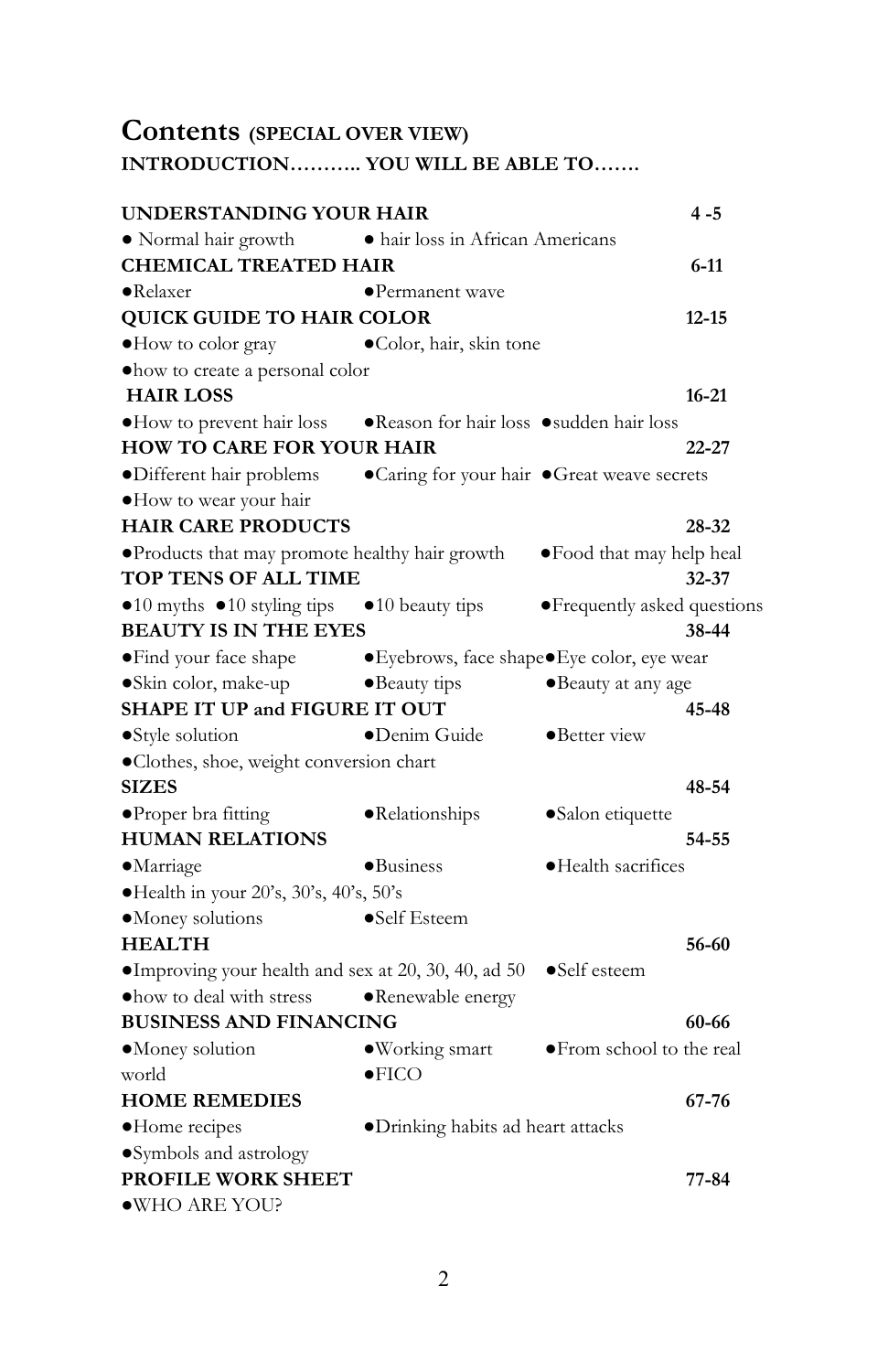# Introduction

Welcome to Helpful Hints Virtual Makeover Reference Manual, a manual that combines an extraordinary collection of the do's and don't for your health and beauty. This reference manual shows a versatile and safe way to maintain your health and beauty. You can easily expect to be able to take care of your health and hair, whether you are a professional or just someone who wants to look and feel beautiful.

## What you'll be Able to Do

Even the impossible seems possible. Finding your artistic ability with The Helpful Hints Virtual Makeover Reference Manual, there are no limits to your own creativity. By using the right products, colors and style for you or your clients you can create and personalize your own individual image, with the right changes for the right person. Helpful Hints Virtual Makeover Reference Manual Is for those who won't to apply what you know, to what you don't know.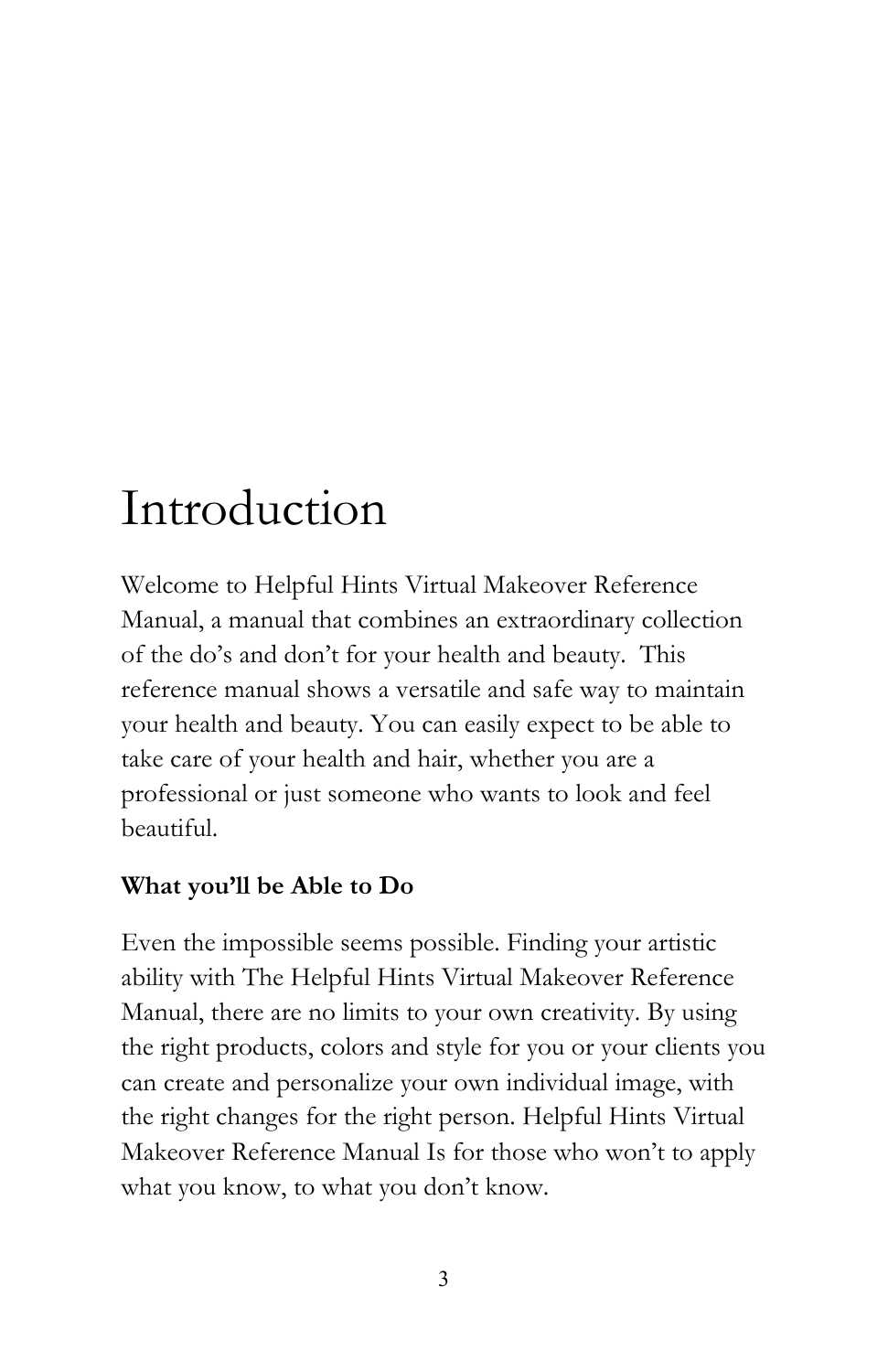UNDERSTANDING YOUR HAIR; it's important that you understand your hair. The hair structure is originated from the base of the sheath "Hair Follicles" the hair follicles, sebaceous glands, hair muscles (arrector pili), and some instances the apocrine glands make up hair keratinized structure that is pushed upwards from the follicles and the hair under goes changes as it is pushed outward hair color is determined by the amount of melanin pigment in the hair.

African American hair structure is different. The difference lies in the way those components are put together or the structure of African American hair. The structure of African American hair is more prone to breakage and dryness. Your hair has twice the amount of "cuticle" or outer layer. The type of hair texture is kinkier which makes it more difficult for the oil secreted from the scalps to reach the ends of the hair. African American hair is coarser and sometimes thicker doesn't mean that Caucasian hair is weaker, African American hair is more fragile.

The parts that make up the hair are, Cuticle; outer layer of the hair, Cortex; the middle layer, Melanin; Determines the color. The more melanin the darker the hair and Follicles; this is the name for hair before it emerges from the scalp.

Normal hair growth: Hair has been found to grow in phase know as "Anagen" the growth phase, "Catagen" the atrophy phase, and "telogen" the resting phase. Genetically hair growth for most people is a maximum of 6 inches a year. Normal hair loses: Most people lose about 100-150 strands of hair per day. But don't be alarmed you grow new hair as you lose hair. Ethnic hair growth (African American) hair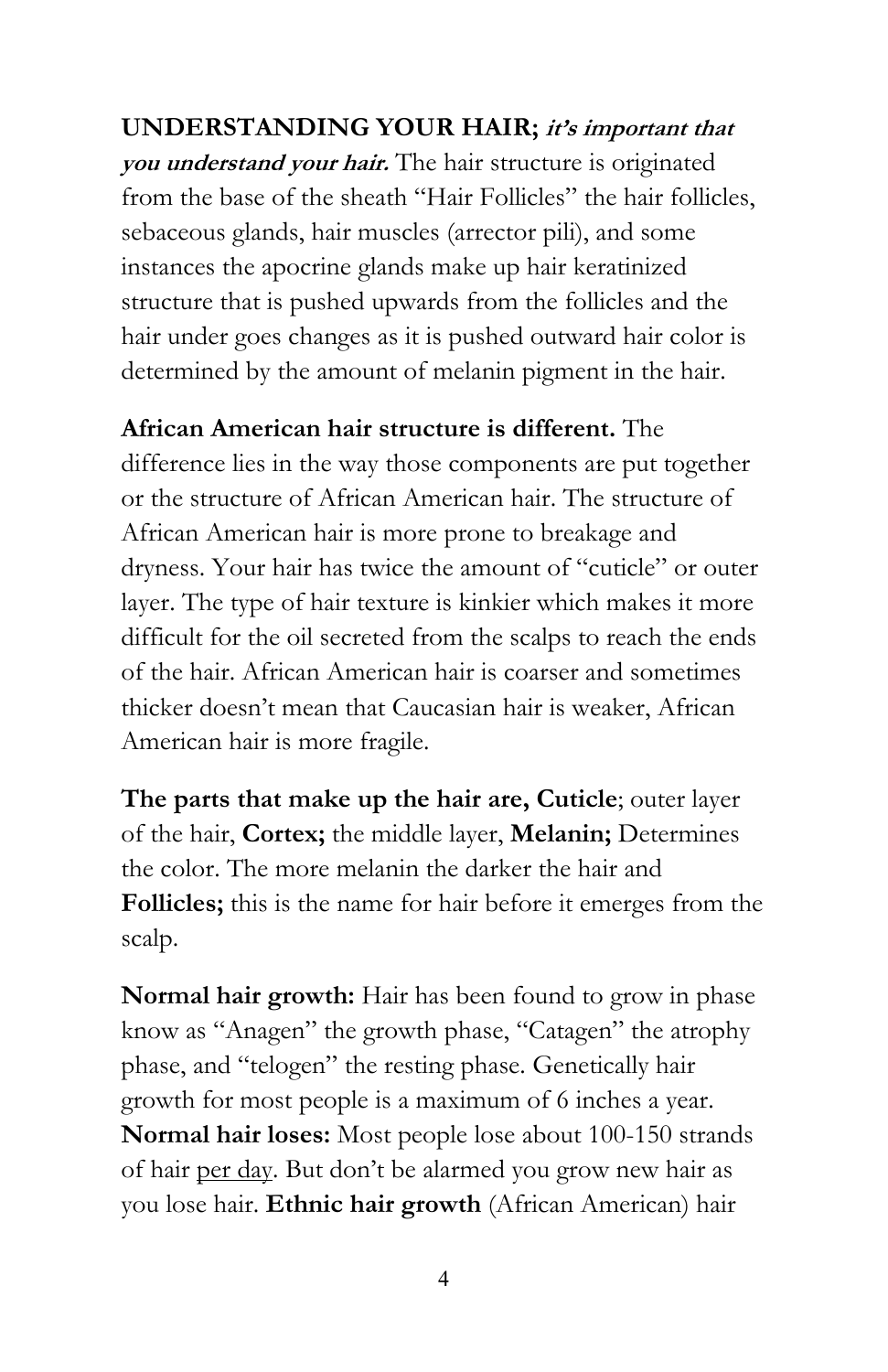grow slower than Caucasian (white) hair, the kinky texture in ethnic hair is what makes the different in the length we achieve. When you comb kinky hair it is believed that the natural curly pattern causes the hair to weaken and this leads to breakage. A hair relaxer helps remove the natural curl pattern, but the process of breaking down the hair with a relaxer causes another problem. The chemical process weakens the strands and this too can cause breakage which can also prevent your hair from reaching it's maximum growth. Whether you're in your mid 20's or mid 40's hair that is natural, chemically treated, short or long, studies have shown that African Americans are losing there hair faster than any other nationality. But with the right treatments and the right products and more professional advice you can save your strands. Trying to where the latest looks, you do more damage to your hair. The excessive use of chemical treatments, and too much heat and tension from tight hairstyles cause a lot of damage. "There is no such thing as good hair no matter what your hair texture is, healthy hair is good hair.

The 5 most common none hair losses in African Americans are. 1. Traction Alopecia; characterized by loss of hair primarily along the hairline, especially around the temples and above the ears. Over time it becomes permanent. 2. Central Centrifugal Cicatricail Alopecia (CCCA); formally known as hot–comb alopecia. Professionals have said this form of styling comes from heat and chemical processing. (Hair loss in the crown area) 3. Androgenetic Hair-loss (female-pattern baldness); this usually comes from hormonal or hereditary conditions. 4. A hormone; as we age it's normal for your hair to experience changes such as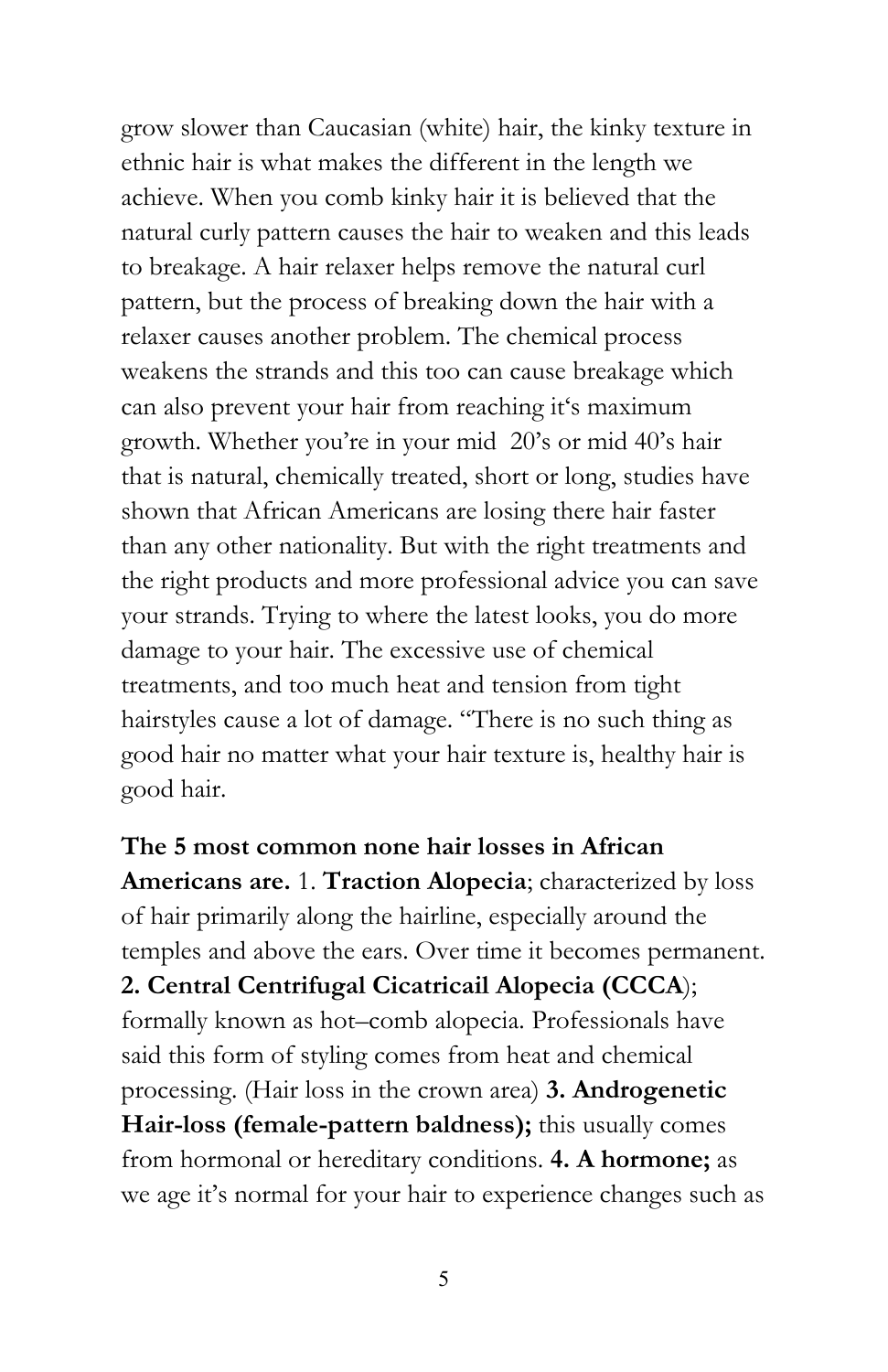decreased follicles, and increased shedding and slower hair growth. It has been said that a decrease in estrogen may have a negative impact on your hair. 5. Medications; there are many medication that have possible side effects such as thinning or loss. (Always ask your doctor about your medication).

African Americans need hair therapy twice a year or as needed. It has been said that combing therapies can help stimulate new growth this may have a negative affect on some people and may require a Cortisone injection to reduce inflammation. Home remedies may not be best for you, Professional help is highly recommended." Seek professional help before it's too late"

Treatments that may help or reduce hair loss; **Topica Minoxidil;** used to treat female-pattern baldness. **Biotin Supplements;** provides nutrients to promote hair growth. **Anti-inflammatory;** treatment for CCA and Traction Alopecia, this treatment comes in different forms of cortisone, a direct shot to the scalp or oral antibiotics proscribed to help anti-flammatory effects and kill bacteria." Many experts believe supplements with biotin can improve the state of hair. One product that is most often used is, "Phyto" Phytophanere Dietary Supplement, for Hair and Nails".

Helpful Hints; Limit the use of heat, Limit the use of chemical treatments (processed hair can some times break easer than virgin hair), Avoid excessive combing and brushing. Nourish the hair with hot-oil treatments and deep moisturizing conditioner, Use a wide tooth comb (fine tooth comb can contribute to breakage), Use a leave-in conditioner (helps remove tangles) Avoid too much tension (tight pony tails, braids or weaves).

Guide to Chemical Hair Relaxer or Chemical Hair Straighteners; The difference between chemical hair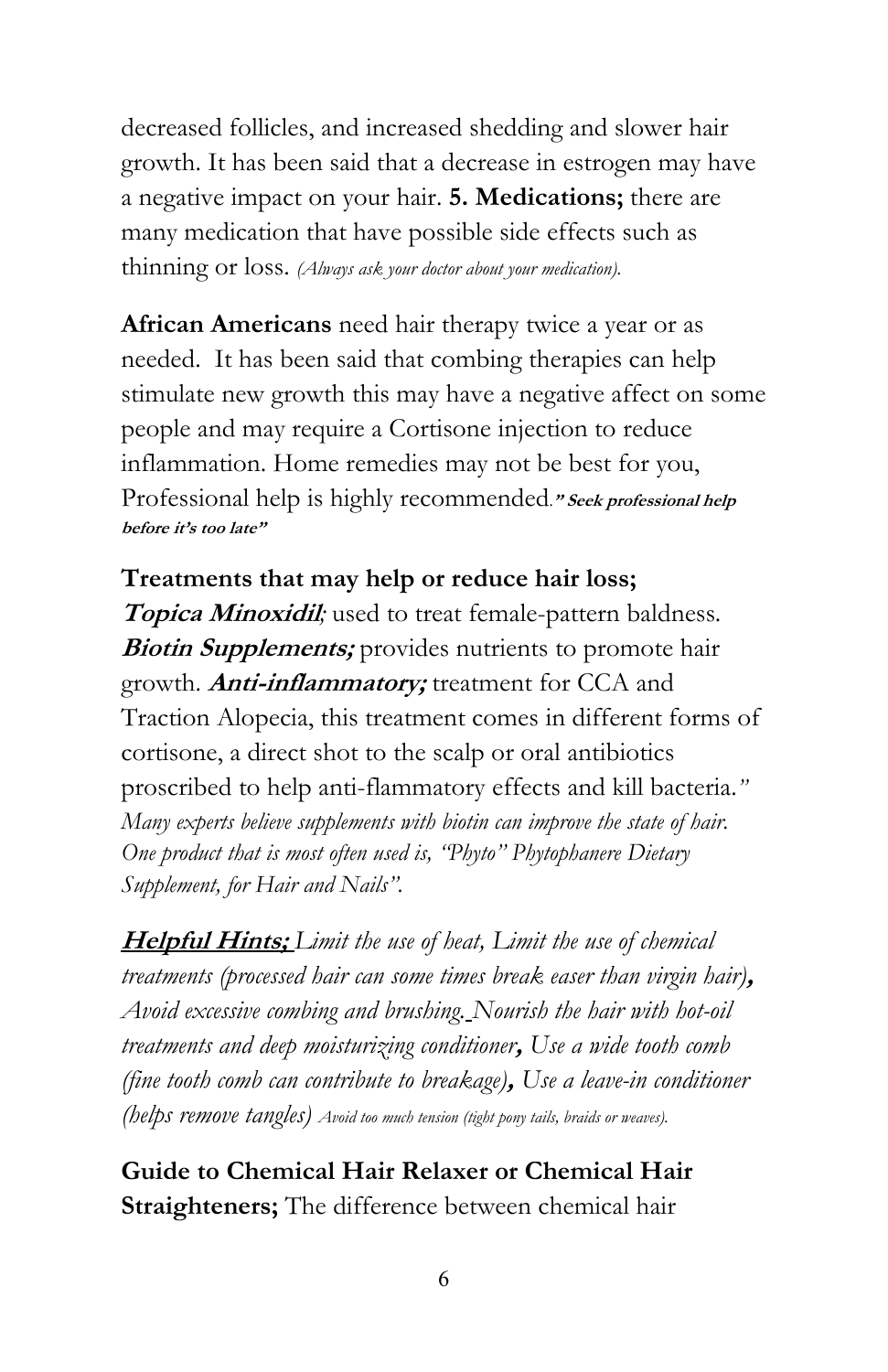straightener and chemical hair relaxer, is that straighteners will result in stick straight strands and relaxers will soften and relax the hair. Chemical hair straighteners are much stronger than relaxers and can be very harsh and damaging. Depending on the hair texture, type, and condition and prior use of chemicals, some hair should be chemically relaxed instead of straightened.

Why should you get a relaxer? The first thing to remember when choosing to perm or relax your hair is that the chemical process can do damage to your hair. Chemical hair relaxers penetrate the cortex or cortical layer and loosen the natural curl pattern, the inner layer of the hair shaft gives curly hair its shape and provides strength and elasticity, this process is irreversible. Virgin relaxer is performed when you have never had a relaxer; "touchups" should only be applied to the new growth no less than every 4-6 weeks. It's standard to wait 2-4 weeks before applying hair color *(or dye)* to recent relaxed hair. Educate your self and make good decisions regarding your hair and scalp care. Relaxing can cause Hair breakage, hair thinning and lack of hair growth. This process also can result in scalp irritation and scalp damage, and can even contribute to hair loss. Pressing the hair (with a hot comb has the same effect on the hair as a relaxer over a period of time. "Experience and skill plays an important part in the success of a good Chemical Relaxer" seek professional help.

Different types of Relaxers, (Lye or No-Lye); both chemicals can be strong and do damage to hair and require special care. Sodium Hydroxide is the strongest chemical relaxer; it gives long lasting dramatic effects (lye relaxer) the pH factor of 10 - 14 the higher the pH the faster the straightening solution will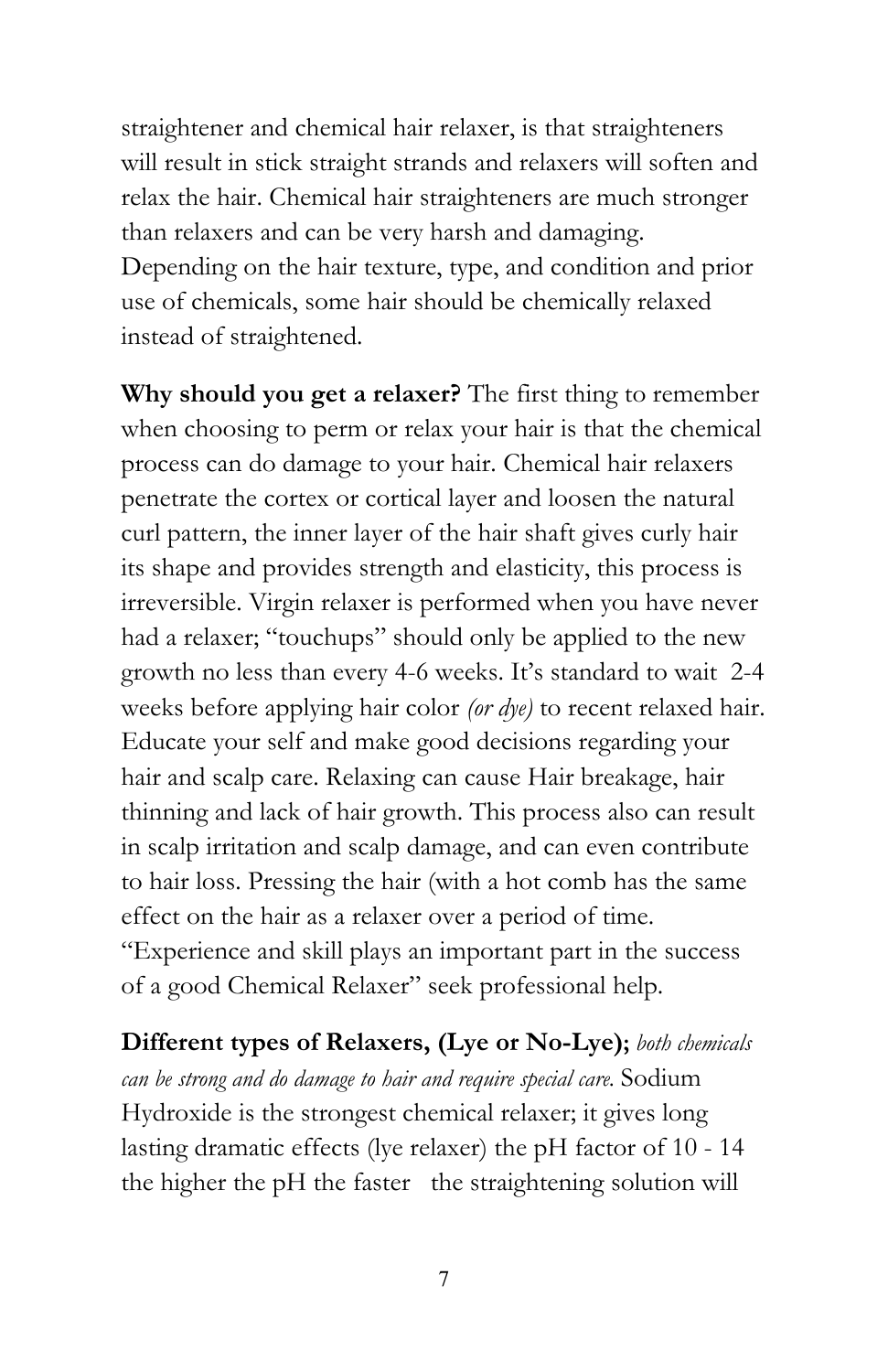break the hair down, and the more the damage. Guanidine Hydroxide is the other chemical relaxer used today (No-Lye Relaxer) this relaxer can be very misleading, this chemical is strong and also does damage to the hair. When using Sodium Hydroxide, there are 2 types of formulas base and no base. The base formula is a petroleum cream that is designed to protect the scalp during a sodium hydroxide chemical process. This can also be used in chemical straightening it's applied to protect the hair that has been previously chemically treated, to prevent over processing and breakage.

Neutralizer: The neutralizer also called stabilizer or fixative. This is a very important step when processing a relaxer. You must use a neutralizing shampoo after you apply a relaxer or straightener. The neutralizer stops the action of any chemical relaxer. Even after you have completely rinsed the hair there still may be some relaxer present in the hair. If there is any relaxer left in the hair after rinsing, the neutralizer will stop the chemical action.

**Helpful Hints;** Professional application is highly recommended conditioning treatments before and after application. This requires long term commitment for healthy hair care. Thin hair; try a semi -permanent hair color the same day of your relaxer to give a thicker and fuller appearance. Over processed hair can not be repaired it can only be cut!

QUICK GUIDE TO PERMS (permanent wave) Curly perms are coming back! Permanent waves do not necessarily have to give you a tight curl, there is different reasons for curly perms the most common reason is to add body and texture to your hair, (For some Caucasians). For other ethnic (African American) groups most perms given today are waves rather than curls.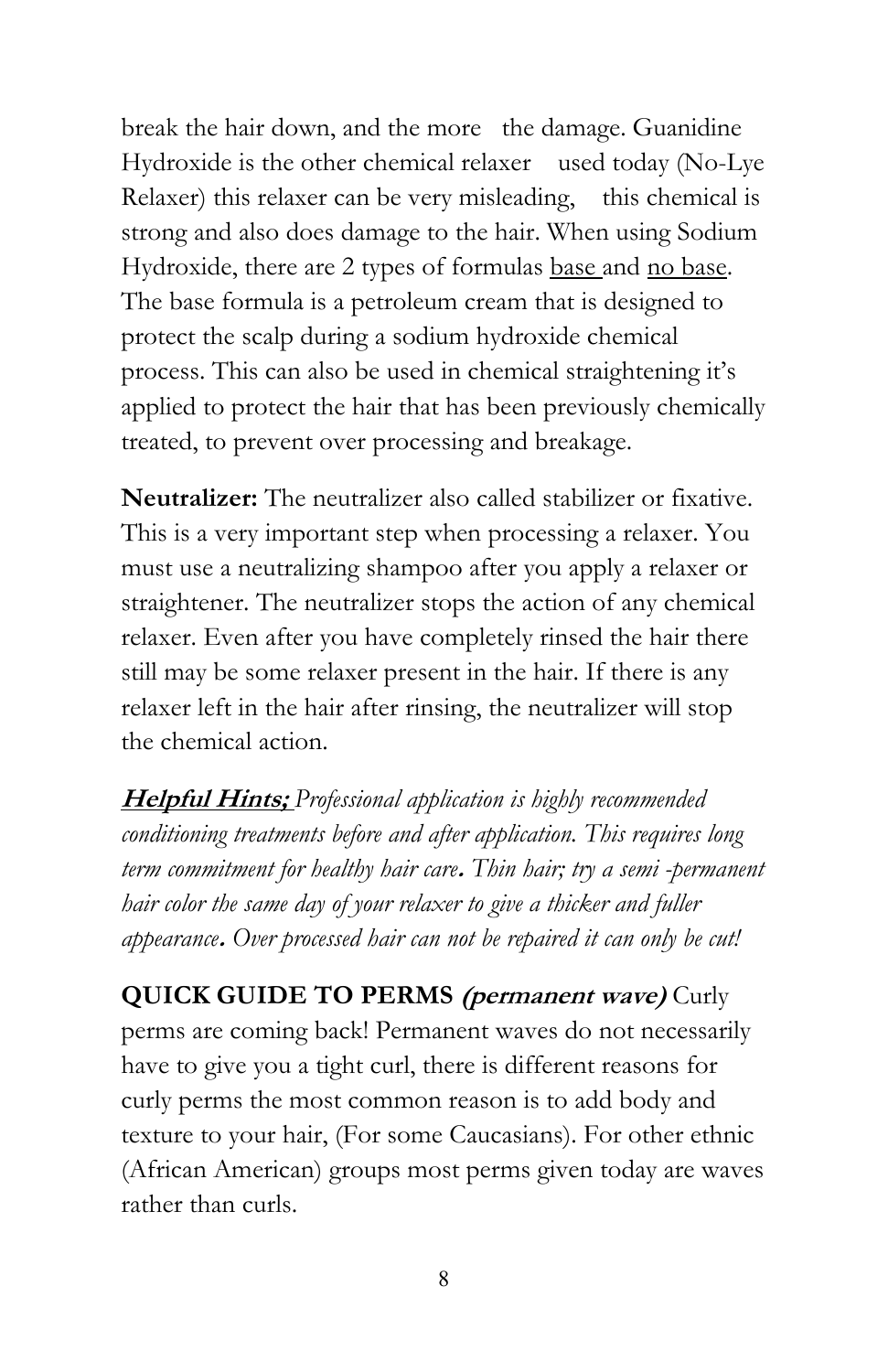Example of perms (permanent wave) Ammonium Thiglycolate (alkaline wave) ph9.0 product are used to presoften hair prior to winding a per Roding hair. Ammonium thioglycolate and Hydrogen peroxide (exothermic wave) pH 8.4 - 9.0. Glcerylmonothioglycolate (Acid wave) pH 6.5 - 8.2. The neutralizer for a thio type relaxer reforms the cystine (sulfur) cross-bonds in their new position and re-hardens the hair this is not a shampoo.

Helpful Hints; Why do perms (permanent waves) fail? Medication and different type of health problems, previously color treated or highlighted hair, even perm, straightened hair that has been altered and in bad condition. Use an ultimate treatment before and after. Use a shampoo that removes build-up. Use a pre-wrap conditioner

Alkaline Perm Only; Shampoo hair with a clarifying shampoo (help remove dirt and debris, minerals, metals, medication from the hair). Saturate the hair lightly with a leave in conditioner (detangle). Before you neutralize use a bond solution (optional). After neutralizing, but before rinsing apply the leave in conditioner for 30 seconds and rinse, use a shampoo for dry hair.

Hair care kit tools you should have; A good shampoo and conditioner, a good Bristle brush (use sparingly), a good hot oil treatment or deep treatment, a spray bottle to mist your hair (optional), a good leave in conditioner, a satin scarf, cap, or wrap to wear on your head at night, a comb for your hair type, a satin pillow case. Secret to beautiful hair; is a good shampoo, a good quality conditioner and scheduled treatment."

SIMPLE GUIDE TO HAIR COLORING Which hair process is right for you? When choosing hair color, select colors that complement your skin tones, eyes and clothing